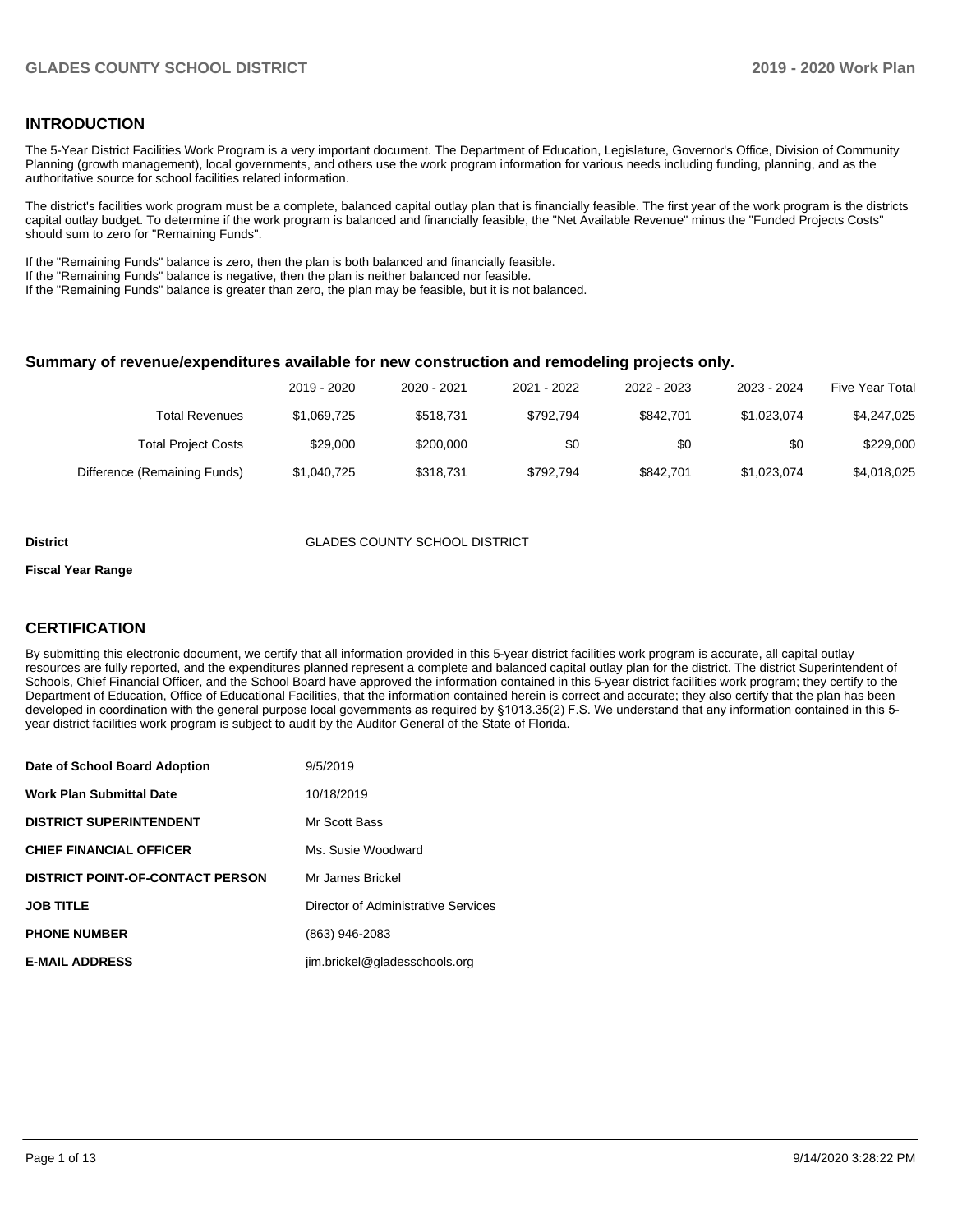# **Expenditures**

## **Expenditure for Maintenance, Repair and Renovation from 1.50-Mills and PECO**

Annually, prior to the adoption of the district school budget, each school board must prepare a tentative district facilities work program that includes a schedule of major repair and renovation projects necessary to maintain the educational and ancillary facilities of the district.

| Item                                                                                                                                                     | $2019 - 2020$<br><b>Actual Budget</b> | 2020 - 2021<br>Projected | 2021 - 2022<br>Projected | 2022 - 2023<br>Projected | 2023 - 2024<br>Projected | <b>Total</b> |
|----------------------------------------------------------------------------------------------------------------------------------------------------------|---------------------------------------|--------------------------|--------------------------|--------------------------|--------------------------|--------------|
| <b>Closed Circuit Television</b>                                                                                                                         | \$3.000                               | \$3.000                  | \$3.000                  | \$3.000                  | \$0                      | \$12,000     |
| Locations: MOORE HAVEN ELEMENTARY, MOORE HAVEN MIDDLE/SENIOR HIGH, WEST GLADES ELEMENTARY                                                                |                                       |                          |                          |                          |                          |              |
| Paint                                                                                                                                                    | \$12,000                              | \$12,000                 | \$12,000                 | \$12,000                 | \$0                      | \$48,000     |
| GLADES SUPERINTENDENT'S OFFICE, MOORE HAVEN ELEMENTARY, MOORE HAVEN MIDDLE/SENIOR HIGH, WEST GLADES<br>Locations:<br><b>ELEMENTARY</b>                   |                                       |                          |                          |                          |                          |              |
| Maintenance/Repair                                                                                                                                       | \$20,000                              | \$20.000                 | \$20,000                 | \$20,000                 | \$0                      | \$80,000     |
| Locations: MOORE HAVEN ELEMENTARY, MOORE HAVEN MIDDLE/SENIOR HIGH, WEST GLADES ELEMENTARY                                                                |                                       |                          |                          |                          |                          |              |
| <b>HVAC</b>                                                                                                                                              | \$40,000                              | \$250,000                | \$20,000                 | \$20,000                 | \$0                      | \$330,000    |
| Locations: GLADES SUPERINTENDENT'S OFFICE, MOORE HAVEN ELEMENTARY, MOORE HAVEN MIDDLE/SENIOR HIGH, WEST GLADES<br><b>ELEMENTARY</b>                      |                                       |                          |                          |                          |                          |              |
| Flooring                                                                                                                                                 | \$15,000                              | \$15,000                 | \$15,000                 | \$15,000                 | \$0                      | \$60,000     |
| GLADES SUPERINTENDENT'S OFFICE, MOORE HAVEN ELEMENTARY, MOORE HAVEN MIDDLE/SENIOR HIGH, WEST GLADES<br>Locations:<br><b>ELEMENTARY</b>                   |                                       |                          |                          |                          |                          |              |
| Roofing                                                                                                                                                  | \$15,000                              | \$15,000                 | \$15,000                 | \$15,000                 | \$0                      | \$60,000     |
| GLADES SUPERINTENDENT'S OFFICE, MOORE HAVEN ELEMENTARY, MOORE HAVEN MIDDLE/SENIOR HIGH, WEST GLADES<br>Locations:<br><b>ELEMENTARY</b>                   |                                       |                          |                          |                          |                          |              |
| Safety to Life                                                                                                                                           | \$10,000                              | \$10,000                 | \$10,000                 | \$10,000                 | \$0                      | \$40,000     |
| GLADES SUPERINTENDENT'S OFFICE, MOORE HAVEN ELEMENTARY, MOORE HAVEN MIDDLE/SENIOR HIGH, WEST GLADES<br>Locations:<br><b>ELEMENTARY</b>                   |                                       |                          |                          |                          |                          |              |
| Fencing                                                                                                                                                  | \$5,000                               | \$5,000                  | \$5,000                  | \$5,000                  | \$0                      | \$20,000     |
| GLADES SUPERINTENDENT'S OFFICE, MOORE HAVEN ELEMENTARY, MOORE HAVEN MIDDLE/SENIOR HIGH, TRANSPORTATION<br>Locations:<br>FACILITY, WEST GLADES ELEMENTARY |                                       |                          |                          |                          |                          |              |
| Parking                                                                                                                                                  | \$5,000                               | \$5,000                  | \$5,000                  | \$5,000                  | \$0                      | \$20,000     |
| GLADES SUPERINTENDENT'S OFFICE, MOORE HAVEN ELEMENTARY, MOORE HAVEN MIDDLE/SENIOR HIGH, WEST GLADES<br>Locations:<br><b>ELEMENTARY</b>                   |                                       |                          |                          |                          |                          |              |
| Electrical                                                                                                                                               | \$10,000                              | \$10.000                 | \$10,000                 | \$10,000                 | \$0                      | \$40,000     |
| GLADES SUPERINTENDENT'S OFFICE, MOORE HAVEN ELEMENTARY, MOORE HAVEN MIDDLE/SENIOR HIGH, WEST GLADES<br>Locations:<br><b>ELEMENTARY</b>                   |                                       |                          |                          |                          |                          |              |
| Fire Alarm                                                                                                                                               | \$50,000                              | \$10.000                 | \$10,000                 | \$10,000                 | \$0                      | \$80,000     |
| Locations: MOORE HAVEN ELEMENTARY, MOORE HAVEN MIDDLE/SENIOR HIGH, WEST GLADES ELEMENTARY                                                                |                                       |                          |                          |                          |                          |              |
| Telephone/Intercom System                                                                                                                                | \$5,000                               | \$5,000                  | \$5,000                  | \$5,000                  | \$0                      | \$20,000     |
| Locations: GLADES SUPERINTENDENT'S OFFICE, MOORE HAVEN ELEMENTARY, MOORE HAVEN MIDDLE/SENIOR HIGH, TRANSPORTATION<br>FACILITY, WEST GLADES ELEMENTARY    |                                       |                          |                          |                          |                          |              |
| <b>Sub Total:</b>                                                                                                                                        | \$190,000                             | \$360,000                | \$130,000                | \$130,000                | \$0                      | \$810,000    |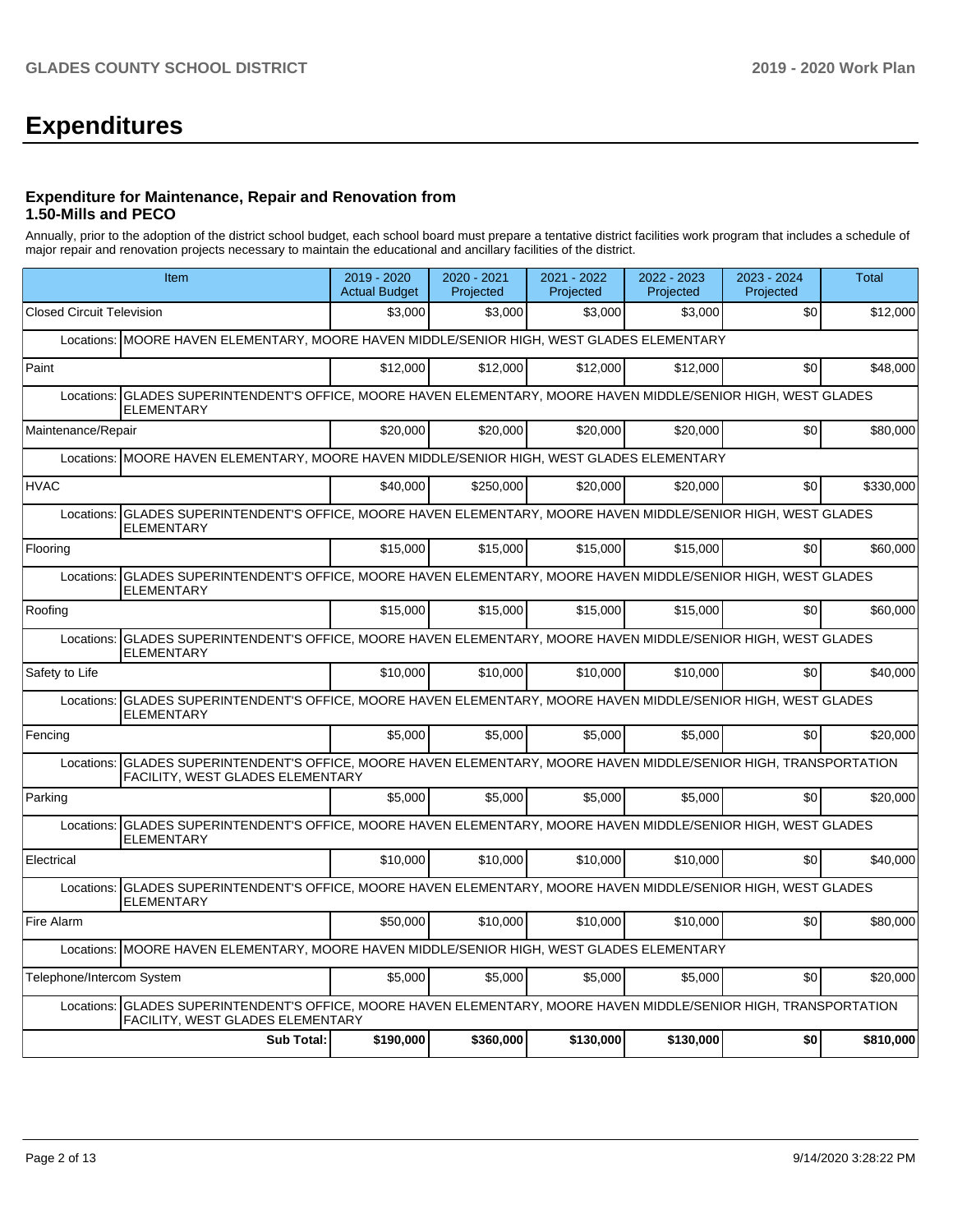## **GLADES COUNTY SCHOOL DISTRICT 2019 - 2020 Work Plan**

| <b>PECO Maintenance Expenditures</b> | \$0       | ሖ<br>æυ   | <b>SO</b> | Φo<br>ພບ  | ሶሳ<br>υU | \$0       |
|--------------------------------------|-----------|-----------|-----------|-----------|----------|-----------|
| <b>∣.50 Mill Sub Total: I</b>        | \$360,923 | \$360,000 | \$130,000 | \$130,000 | \$0      | \$980,923 |

|                                                                                                                                                             | Other Items                      | $2019 - 2020$<br><b>Actual Budget</b> | 2020 - 2021<br>Projected | 2021 - 2022<br>Projected | $2022 - 2023$<br>Projected | $2023 - 2024$<br>Projected | <b>Total</b> |
|-------------------------------------------------------------------------------------------------------------------------------------------------------------|----------------------------------|---------------------------------------|--------------------------|--------------------------|----------------------------|----------------------------|--------------|
| To Charter School                                                                                                                                           |                                  | \$90,923                              | <b>\$01</b>              | \$0                      | \$0                        | \$0                        | \$90,923     |
| Locations GLADES SUPERINTENDENT'S OFFICE, MOORE HAVEN ELEMENTARY, MOORE HAVEN MIDDLE/SENIOR HIGH, TRANSPORTATION<br><b>FACILITY. WEST GLADES ELEMENTARY</b> |                                  |                                       |                          |                          |                            |                            |              |
| <b>WGS Water plant</b>                                                                                                                                      |                                  | \$30,000                              | \$0 <sub>1</sub>         | \$0                      | \$0                        | \$0                        | \$30,000     |
|                                                                                                                                                             | Locations WEST GLADES ELEMENTARY |                                       |                          |                          |                            |                            |              |
| Site Improvement (Drainage) at WGS                                                                                                                          |                                  | \$50,000                              | \$0                      | \$0                      | \$0                        | \$0                        | \$50,000     |
|                                                                                                                                                             | Locations WEST GLADES ELEMENTARY |                                       |                          |                          |                            |                            |              |
|                                                                                                                                                             | Total:                           | \$360,923                             | \$360,000                | \$130,000                | \$130,000                  | \$0                        | \$980,923    |

## **Local 1.50 Mill Expenditure For Maintenance, Repair and Renovation**

Anticipated expenditures expected from local funding sources over the years covered by the current work plan.

| Item                                                         | 2019 - 2020<br><b>Actual Budget</b> | 2020 - 2021<br>Projected | 2021 - 2022<br>Projected | 2022 - 2023<br>Projected | 2023 - 2024<br>Projected | <b>Total</b> |
|--------------------------------------------------------------|-------------------------------------|--------------------------|--------------------------|--------------------------|--------------------------|--------------|
| Remaining Maint and Repair from 1.5 Mills                    | \$360,923                           | \$360,000                | \$130,000                | \$130,000                | \$0                      | \$980,923    |
| Maintenance/Repair Salaries                                  | \$0                                 | \$0                      | \$0                      | \$0                      | \$0                      | \$0          |
| <b>School Bus Purchases</b>                                  | \$130,000                           | \$130,000                | \$130,000                | \$130,000                | \$130,000                | \$650,000    |
| Other Vehicle Purchases                                      | \$26,000                            | \$0                      | \$0                      | \$0                      | \$0                      | \$26,000     |
| Capital Outlay Equipment                                     | \$0                                 | \$0                      | \$0                      | \$0                      | \$0                      | \$0          |
| Rent/Lease Payments                                          | \$0                                 | \$0                      | \$0                      | \$0                      | \$0                      | \$0          |
| <b>COP Debt Service</b>                                      | \$0                                 | \$0                      | \$0                      | \$0                      | \$0                      | \$0          |
| Rent/Lease Relocatables                                      | \$0                                 | \$0                      | \$0                      | \$0                      | \$0                      | \$0          |
| <b>Environmental Problems</b>                                | \$0                                 | \$0                      | \$0                      | \$0                      | \$0                      | \$0          |
| s.1011.14 Debt Service                                       | \$0                                 | \$0                      | \$0                      | \$0                      | \$0                      | \$0          |
| Special Facilities Construction Account                      | \$0                                 | \$0                      | \$0                      | \$0                      | \$0                      | \$0          |
| Premiums for Property Casualty Insurance - 1011.71<br>(4a,b) | \$125,000                           | \$125,000                | \$125,000                | \$125,000                | \$125,000                | \$625,000    |
| Qualified School Construction Bonds (QSCB)                   | \$0                                 | \$0                      | \$0                      | \$0                      | \$0                      | \$0          |
| Qualified Zone Academy Bonds (QZAB)                          | \$0                                 | \$0                      | \$0                      | \$0                      | \$0                      | \$0          |
| Moore Haven Elementary School Playground<br>Equipment        | \$25,000                            | \$0                      | \$0                      | \$0                      | \$0                      | \$25,000     |
| Technology                                                   | \$165,570                           | \$0                      | \$0                      | \$0                      | \$0                      | \$165,570    |
| Furniture                                                    | \$25,000                            | \$0                      | \$0                      | \$0                      | \$0                      | \$25,000     |
| <b>Local Expenditure Totals:</b>                             | \$857,493                           | \$615,000                | \$385,000                | \$385,000                | \$255,000                | \$2,497,493  |

## **Revenue**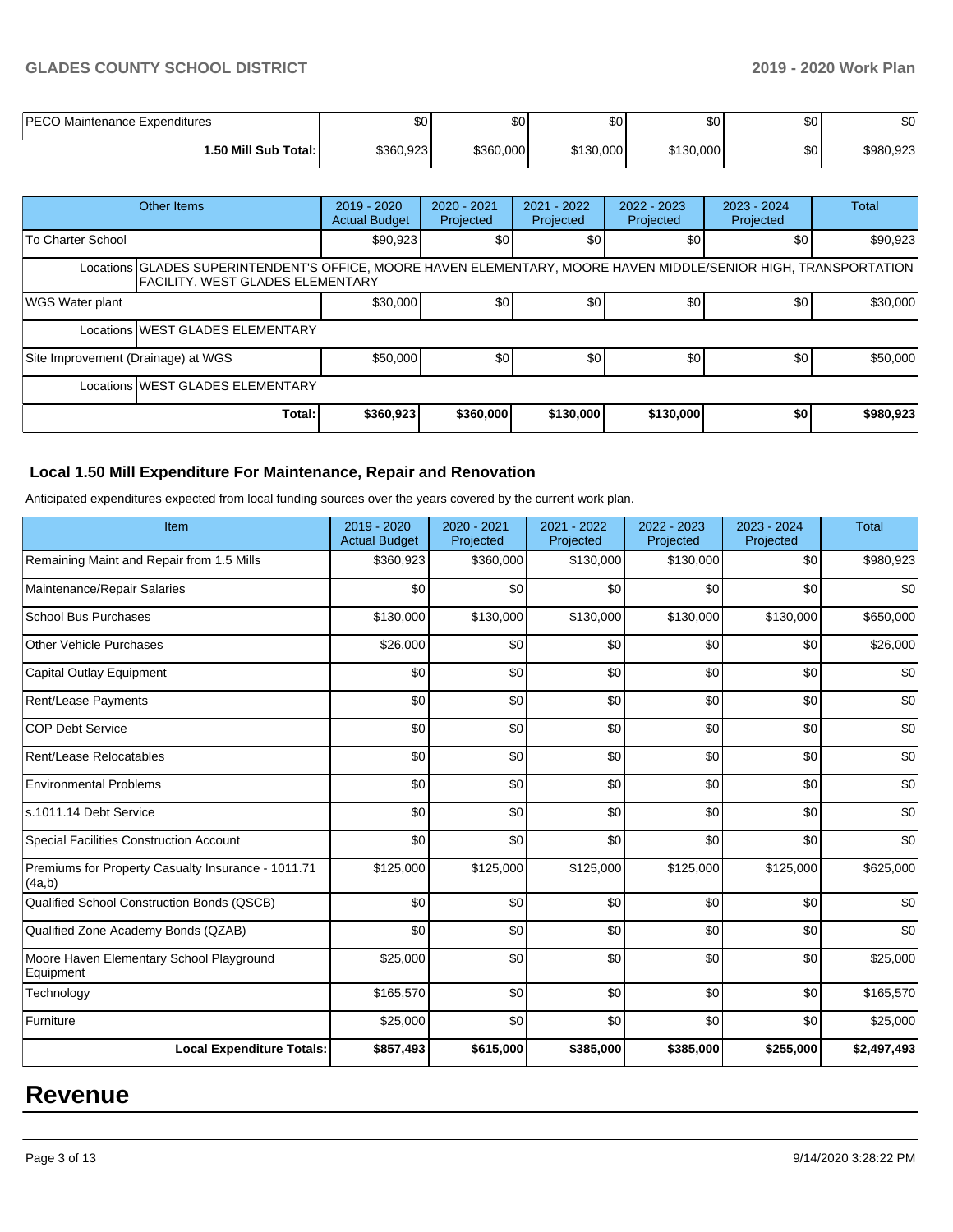## **1.50 Mill Revenue Source**

Schedule of Estimated Capital Outlay Revenue from each currently approved source which is estimated to be available for expenditures on the projects included in the tentative district facilities work program. All amounts are NET after considering carryover balances, interest earned, new COP's, 1011.14 and 1011.15 loans, etc. Districts cannot use 1.5-Mill funds for salaries except for those explicitly associated with maintenance/repair projects. (1011.71 (5), F.S.)

| Item                                                                                | <b>Fund</b> | $2019 - 2020$<br><b>Actual Value</b> | 2020 - 2021<br>Projected | 2021 - 2022<br>Projected | $2022 - 2023$<br>Projected | $2023 - 2024$<br>Projected | Total           |
|-------------------------------------------------------------------------------------|-------------|--------------------------------------|--------------------------|--------------------------|----------------------------|----------------------------|-----------------|
| $(1)$ Non-exempt property<br>lassessed valuation                                    |             | \$715,369,911                        | \$744,580,107            | \$775,179,094            | \$809,836,475              | \$844,818,151              | \$3,889,783,738 |
| $(2)$ The Millage projected for<br>discretionary capital outlay per<br>ls.1011.71   |             | 1.50                                 | 1.50                     | 1.50                     | 1.50                       | 1.50                       |                 |
| $(3)$ Full value of the 1.50-Mill<br>discretionary capital outlay per<br>ls.1011.71 |             | \$1,201,821                          | \$1,250,895              | \$1,302,301              | \$1,360,525                | \$1,419,294                | \$6,534,836     |
| $(4)$ Value of the portion of the 1.50<br>-Mill ACTUALLY levied                     | 370         | \$1,030,133                          | \$1,072,195              | \$1,116,258              | \$1,166,165                | \$1,216,538                | \$5,601,289     |
| $(5)$ Difference of lines $(3)$ and $(4)$                                           |             | \$171,688                            | \$178,700                | \$186,043                | \$194,360                  | \$202,756                  | \$933,547       |

## **PECO Revenue Source**

The figure in the row designated "PECO Maintenance" will be subtracted from funds available for new construction because PECO maintenance dollars cannot be used for new construction.

| Item                                 | Fund | 2019 - 2020<br><b>Actual Budget</b> | 2020 - 2021<br>Projected | 2021 - 2022<br>Projected | $2022 - 2023$<br>Projected | 2023 - 2024<br>Projected | Total            |
|--------------------------------------|------|-------------------------------------|--------------------------|--------------------------|----------------------------|--------------------------|------------------|
| <b>IPECO New Construction</b>        | 340  | \$0 <sub>1</sub>                    | \$0 <sub>1</sub>         | \$0                      | \$0                        | \$0                      | \$0 <sub>1</sub> |
| <b>PECO Maintenance Expenditures</b> |      | \$0                                 | \$٥Ι                     | \$0                      | \$0 <sub>1</sub>           | \$0                      | \$0 <sub>1</sub> |
|                                      |      | \$0                                 | \$٥١                     | \$0                      | \$0                        | \$0                      | \$0              |

## **CO & DS Revenue Source**

Revenue from Capital Outlay and Debt Service funds.

| Item                                      | Fund | $2019 - 2020$<br><b>Actual Budget</b> | 2020 - 2021<br>Projected | 2021 - 2022<br>Projected | 2022 - 2023<br>Projected | $2023 - 2024$<br>Projected | Total     |
|-------------------------------------------|------|---------------------------------------|--------------------------|--------------------------|--------------------------|----------------------------|-----------|
| ICO & DS Cash Flow-through<br>Distributed | 360  | \$60,457                              | \$60.457                 | \$60.457                 | \$60,457                 | \$60.457                   | \$302,285 |
| ICO & DS Interest on<br>Undistributed CO  | 360  | \$1.079                               | \$1,079                  | \$1,079                  | \$1.079                  | \$1,079                    | \$5,395   |
|                                           |      | \$61,536                              | \$61,536                 | \$61,536                 | \$61,536                 | \$61,536                   | \$307,680 |

## **Fair Share Revenue Source**

Nothing reported for this section. All legally binding commitments for proportionate fair-share mitigation for impacts on public school facilities must be included in the 5-year district work program.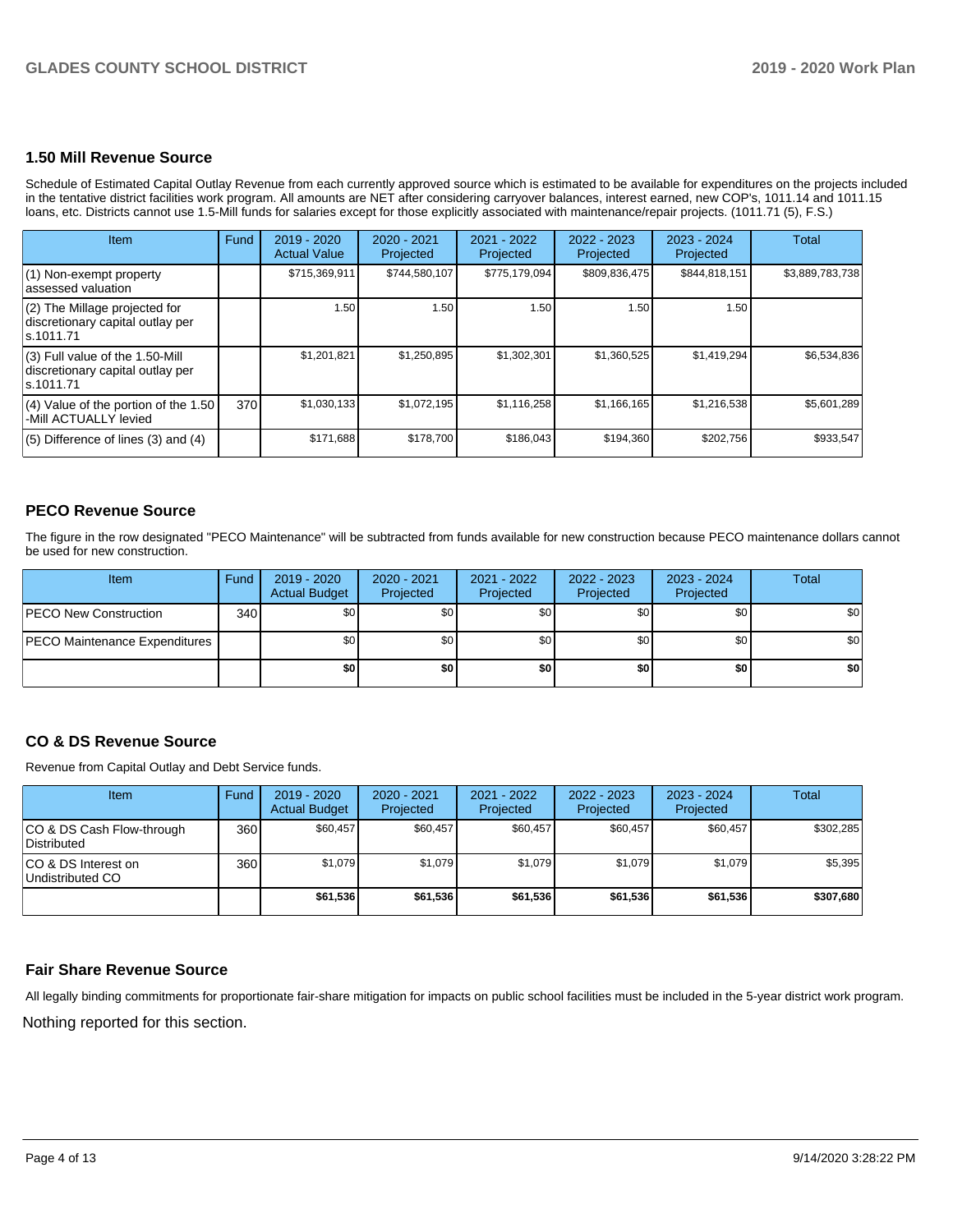### **Sales Surtax Referendum**

Specific information about any referendum for a 1-cent or ½-cent surtax referendum during the previous year.

**Did the school district hold a surtax referendum during the past fiscal year 2018 - 2019?**

No

## **Additional Revenue Source**

Any additional revenue sources

| Item                                                                                                                      | 2019 - 2020<br><b>Actual Value</b> | 2020 - 2021<br>Projected | 2021 - 2022<br>Projected | 2022 - 2023<br>Projected | 2023 - 2024<br>Projected | <b>Total</b> |
|---------------------------------------------------------------------------------------------------------------------------|------------------------------------|--------------------------|--------------------------|--------------------------|--------------------------|--------------|
| Proceeds from a s.1011.14/15 F.S. Loans                                                                                   | \$0                                | \$0                      | \$0                      | \$0                      | \$0                      | \$0          |
| District Bonds - Voted local bond<br>referendum proceeds per s.9, Art VII<br><b>State Constitution</b>                    | \$0                                | \$0                      | \$0                      | \$0                      | \$0                      | \$0          |
| Proceeds from Special Act Bonds                                                                                           | \$0                                | \$0                      | \$0                      | \$0                      | \$0                      | \$0          |
| Estimated Revenue from CO & DS Bond<br>Sale                                                                               | \$0                                | \$0                      | \$0                      | \$0                      | \$0                      | \$0          |
| Proceeds from Voted Capital<br>Improvements millage                                                                       | \$0                                | \$0                      | \$0                      | \$0                      | \$0                      | \$0          |
| Other Revenue for Other Capital Projects                                                                                  | \$0                                | \$0                      | \$0                      | \$0                      | \$0                      | \$0          |
| Proceeds from 1/2 cent sales surtax<br>authorized by school board                                                         | \$0                                | \$0                      | \$0                      | \$0                      | \$0                      | \$0          |
| Proceeds from local governmental<br>infrastructure sales surtax                                                           | \$0                                | \$0                      | \$0                      | \$0                      | \$0                      | \$0          |
| Proceeds from Certificates of<br>Participation (COP's) Sale                                                               | \$0                                | \$0                      | \$0                      | \$0                      | \$0                      | \$0          |
| Classrooms First Bond proceeds amount<br>authorized in FY 1997-98                                                         | \$0                                | \$0                      | \$0                      | \$0                      | \$0                      | \$0          |
| <b>Classrooms for Kids</b>                                                                                                | \$0                                | \$0                      | \$0                      | \$0                      | \$0                      | \$0          |
| <b>District Equity Recognition</b>                                                                                        | \$0                                | \$0                      | \$0                      | \$0                      | \$0                      | \$0          |
| <b>Federal Grants</b>                                                                                                     | \$0                                | \$0                      | \$0                      | \$0                      | \$0                      | \$0          |
| Proportionate share mitigation (actual<br>cash revenue only, not in kind donations)                                       | \$0                                | \$0                      | \$0                      | \$0                      | \$0                      | \$0          |
| Impact fees received                                                                                                      | \$0                                | \$0                      | \$0                      | \$0                      | \$0                      | \$0          |
| Private donations                                                                                                         | \$0                                | \$0                      | \$0                      | \$0                      | \$0                      | \$0          |
| Grants from local governments or not-for-<br>profit organizations                                                         | \$0                                | \$0                      | \$0                      | \$0                      | \$0                      | \$0          |
| Interest, Including Profit On Investment                                                                                  | \$0                                | \$0                      | \$0                      | \$0                      | \$0                      | \$0          |
| Revenue from Bonds pledging proceeds<br>from 1 cent or 1/2 cent Sales Surtax                                              | \$0                                | \$0                      | \$0                      | \$0                      | \$0                      | \$0          |
| <b>Total Fund Balance Carried Forward</b>                                                                                 | \$551,997                          | \$0                      | \$0                      | \$0                      | \$0                      | \$551,997    |
| General Capital Outlay Obligated Fund<br><b>Balance Carried Forward From Total</b><br><b>Fund Balance Carried Forward</b> | \$0                                | \$0                      | \$0                      | \$0                      | \$0                      | \$0          |
| <b>Special Facilities Construction Account</b>                                                                            | \$0                                | \$0                      | \$0                      | \$0                      | \$0                      | \$0          |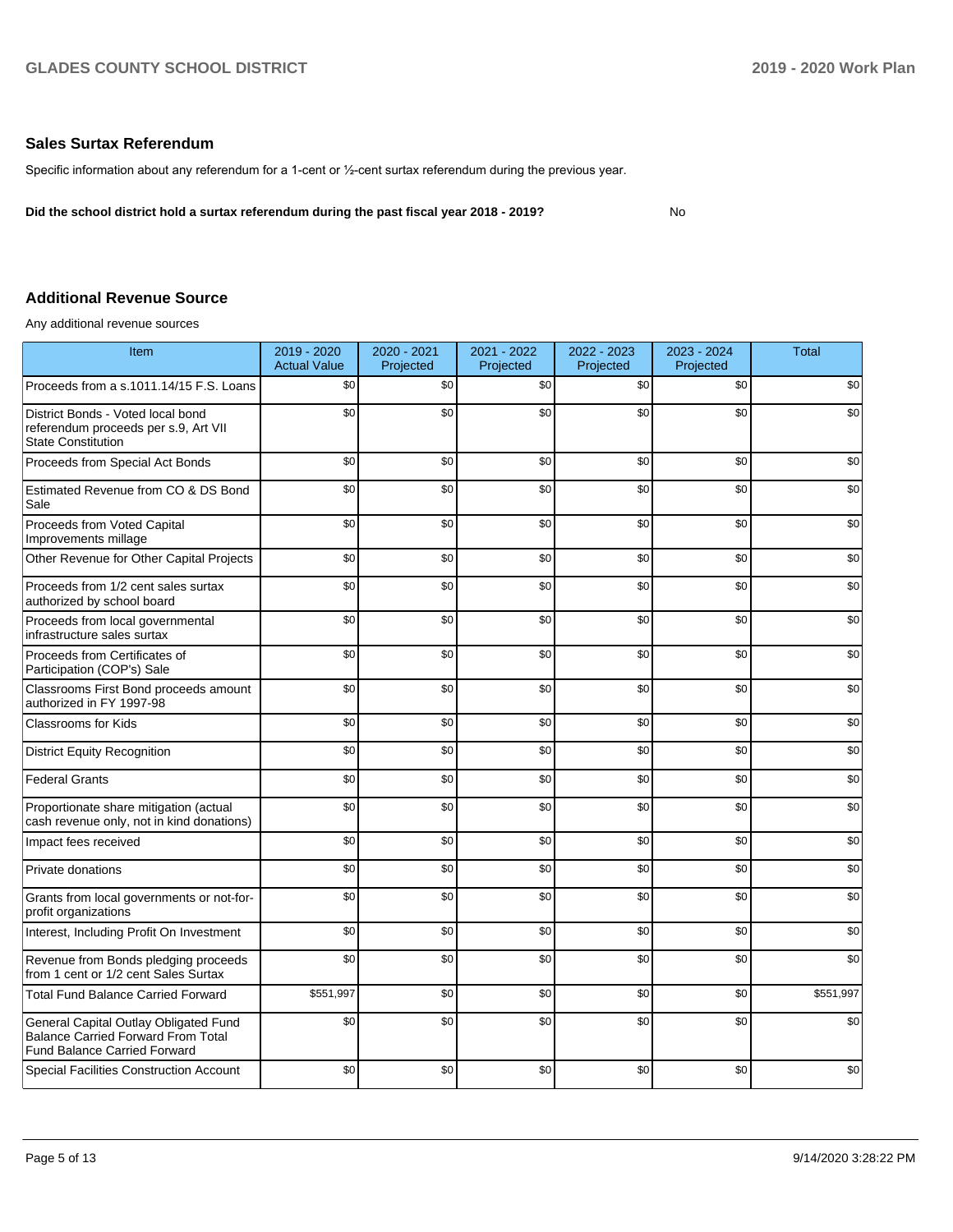| One Cent - 1/2 Cent Sales Surtax Debt<br>Service From Total Fund Balance Carried<br><b>Forward</b>  | \$0              | \$0 <sub>1</sub> | \$0 | \$0 | \$0 | \$0       |
|-----------------------------------------------------------------------------------------------------|------------------|------------------|-----|-----|-----|-----------|
| Capital Outlay Projects Funds Balance<br>Carried Forward From Total Fund<br>Balance Carried Forward | \$0 <sub>1</sub> | \$0              | \$0 | \$0 | \$0 | \$0       |
| Funds in Lieu of Taxes                                                                              | \$90,000         | \$0 <sub>1</sub> | \$0 | \$0 | \$0 | \$90,000  |
| ICO and DS Fund Balance                                                                             | \$193,552        | \$0 <sub>1</sub> | \$0 | \$0 | \$0 | \$193,552 |
| <b>Subtotal</b>                                                                                     | \$835,549        | \$0              | \$0 | \$0 | \$0 | \$835,549 |

## **Total Revenue Summary**

| <b>Item Name</b>                                            | $2019 - 2020$<br><b>Budget</b> | 2020 - 2021<br>Projected | 2021 - 2022<br><b>Projected</b> | 2022 - 2023<br>Projected | 2023 - 2024<br>Projected | <b>Five Year Total</b> |
|-------------------------------------------------------------|--------------------------------|--------------------------|---------------------------------|--------------------------|--------------------------|------------------------|
| Local 1.5 Mill Discretionary Capital Outlay<br>l Revenue    | \$1,030,133                    | \$1,072,195              | \$1,116,258                     | \$1,166,165              | \$1,216,538              | \$5,601,289            |
| IPECO and 1.5 Mill Maint and Other 1.5<br>Mill Expenditures | $(\$857,493)$                  | (\$615,000)              | (\$385,000)                     | (\$385,000)              | (\$255,000)              | (\$2,497,493)          |
| <b>PECO Maintenance Revenue</b>                             | \$0 <sub>1</sub>               | \$0                      | \$0                             | \$0                      | \$0 <sub>1</sub>         | \$0                    |
| Available 1.50 Mill for New<br><b>Construction</b>          | \$172.640                      | \$457,195                | \$731.258                       | \$781,165                | \$961,538                | \$3,103,796            |

| <b>Item Name</b>                      | 2019 - 2020<br><b>Budget</b> | 2020 - 2021<br>Projected | 2021 - 2022<br>Projected | 2022 - 2023<br>Projected | 2023 - 2024<br>Projected | <b>Five Year Total</b> |
|---------------------------------------|------------------------------|--------------------------|--------------------------|--------------------------|--------------------------|------------------------|
| ICO & DS Revenue                      | \$61,536                     | \$61,536                 | \$61,536                 | \$61,536                 | \$61,536                 | \$307,680              |
| <b>IPECO New Construction Revenue</b> | \$0 <sub>1</sub>             | \$0                      | \$0                      | \$0                      | \$0                      | \$0                    |
| Other/Additional Revenue              | \$835,549                    | \$0                      | \$0                      | \$0                      | \$0                      | \$835,549              |
| <b>Total Additional Revenuel</b>      | \$897,085                    | \$61,536                 | \$61,536                 | \$61,536                 | \$61,536                 | \$1,143,229            |
| <b>Total Available Revenue</b>        | \$1,069,725                  | \$518.731                | \$792.794                | \$842.701                | \$1,023,074              | \$4,247,025            |

# **Project Schedules**

## **Capacity Project Schedules**

A schedule of capital outlay projects necessary to ensure the availability of satisfactory classrooms for the projected student enrollment in K-12 programs.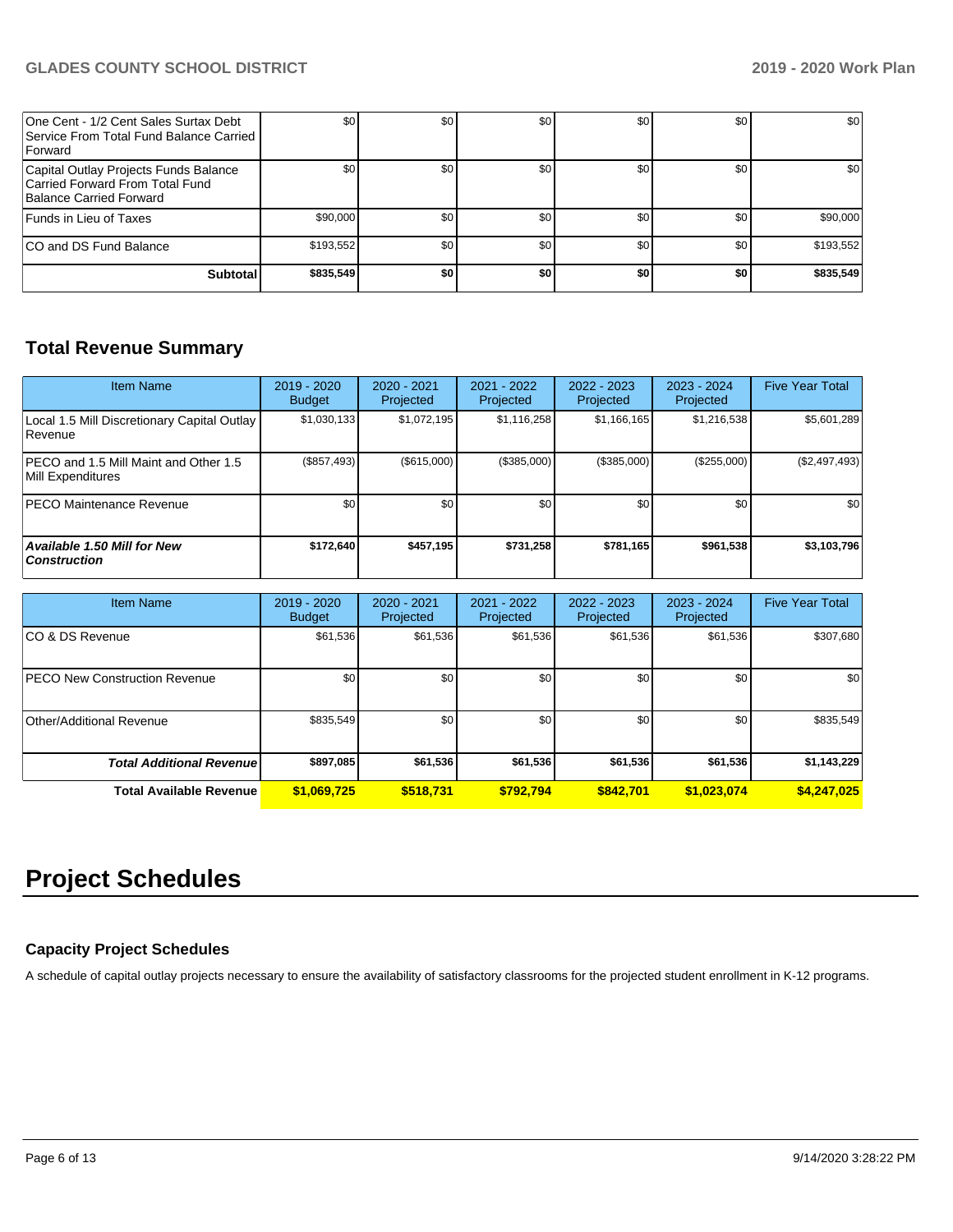## **GLADES COUNTY SCHOOL DISTRICT 2019 - 2020 Work Plan**

| <b>Project Description</b> | Location                                 |                          | 2019 - 2020 | 2020 - 2021  | 2021 - 2022 | 2022 - 2023 | 2023 - 2024 | <b>Total</b> | <b>Funded</b> |
|----------------------------|------------------------------------------|--------------------------|-------------|--------------|-------------|-------------|-------------|--------------|---------------|
| 2 New Portables            | <b>WEST GLADES</b><br><b>IELEMENTARY</b> | Planned<br>Cost:         | \$29,000    | \$0          | \$0         | \$0         | \$0         | \$29,000 Yes |               |
|                            |                                          | <b>Student Stations:</b> | 44          |              |             |             | $\Omega$    | 44           |               |
|                            | <b>Total Classrooms:</b>                 |                          |             |              |             |             |             | ົ            |               |
|                            |                                          | Gross Sq Ft:             | 1,720       |              |             |             |             | 1,720        |               |
|                            |                                          |                          |             |              |             |             |             |              |               |
|                            |                                          | <b>Planned Cost:</b>     | \$29,000    | \$0          | \$0         | \$0         | \$0         | \$29,000     |               |
|                            |                                          | <b>Student Stations:</b> | 44          | 0            | 0           |             | 0           | 44           |               |
|                            |                                          | <b>Total Classrooms:</b> |             | $\mathbf{0}$ | 0           | 0           | 0           |              |               |

**Gross Sq Ft: 1,720 0 0 0 0 1,720**

## **Other Project Schedules**

Major renovations, remodeling, and additions of capital outlay projects that do not add capacity to schools.

| <b>Project Description</b> | Location                                          | $2019 - 2020$<br>Actual Budget | 2020 - 2021<br>Projected | $2021 - 2022$<br>Projected | 2022 - 2023<br>Projected | 2023 - 2024<br>Projected | <b>Total</b>  | Funded |
|----------------------------|---------------------------------------------------|--------------------------------|--------------------------|----------------------------|--------------------------|--------------------------|---------------|--------|
| Combi Oven Project         | <b>IMOORE HAVEN</b><br><b>IMIDDLE/SENIOR HIGH</b> | \$0                            | \$200,000                | \$٥Ι                       | ا 30                     | \$0                      | \$200,000 Yes |        |
|                            |                                                   | \$0 I                          | \$200,000                | \$0                        | \$0                      | \$0                      | \$200,000     |        |

## **Additional Project Schedules**

Any projects that are not identified in the last approved educational plant survey.

| <b>Project Description</b>           | Location                                              | <b>Num</b> | $2019 - 2020$<br>Classroom Actual Budget | 2020 - 2021<br>Projected | 2021 - 2022<br>Projected | 2022 - 2023<br>Projected | 2023 - 2024<br>Projected | Total          | Funded |
|--------------------------------------|-------------------------------------------------------|------------|------------------------------------------|--------------------------|--------------------------|--------------------------|--------------------------|----------------|--------|
| Classroom Wing<br> Addition          | <b>WEST GLADES</b><br><b>ELEMENTARY</b>               |            | \$0                                      | \$0                      | \$7,000,000              | \$0                      | \$0                      | \$7,000,000 No |        |
| Classroom Wing<br>Addition/Expansion | <b>IMOORE HAVEN</b><br><b>IMIDDLE/SENIOR</b><br>IHIGH |            | \$0                                      | \$0                      | \$8,000,000              | \$0                      | \$0                      | \$8,000,000 No |        |
|                                      |                                                       |            | \$0                                      | \$0                      | \$15,000,000             | \$0                      | \$0                      | \$15,000,000   |        |

## **Non Funded Growth Management Project Schedules**

Schedule indicating which projects, due to planned development, that CANNOT be funded from current revenues projected over the next five years.

| <b>Project Description</b>                                             | 2019 - 2020<br>Actual Budget | 2020 - 2021<br>Projected | 2021 - 2022<br>Projected | 2022 - 2023<br>Projected | $2023 - 2024$<br>Projected | Total          | Funded |
|------------------------------------------------------------------------|------------------------------|--------------------------|--------------------------|--------------------------|----------------------------|----------------|--------|
| Moore Haven Middle/Senior<br>High Classroom Wing<br>Addition/Expansion | \$0                          | \$0                      | \$8,000,000              | \$0 <sub>1</sub>         | \$0.                       | \$8,000,000 No |        |
| West Glades Elementary<br>Classroom Wing Addition                      | \$0                          | \$0                      | \$7,000,000              | \$0 <sub>1</sub>         | \$0                        | \$7,000,000 No |        |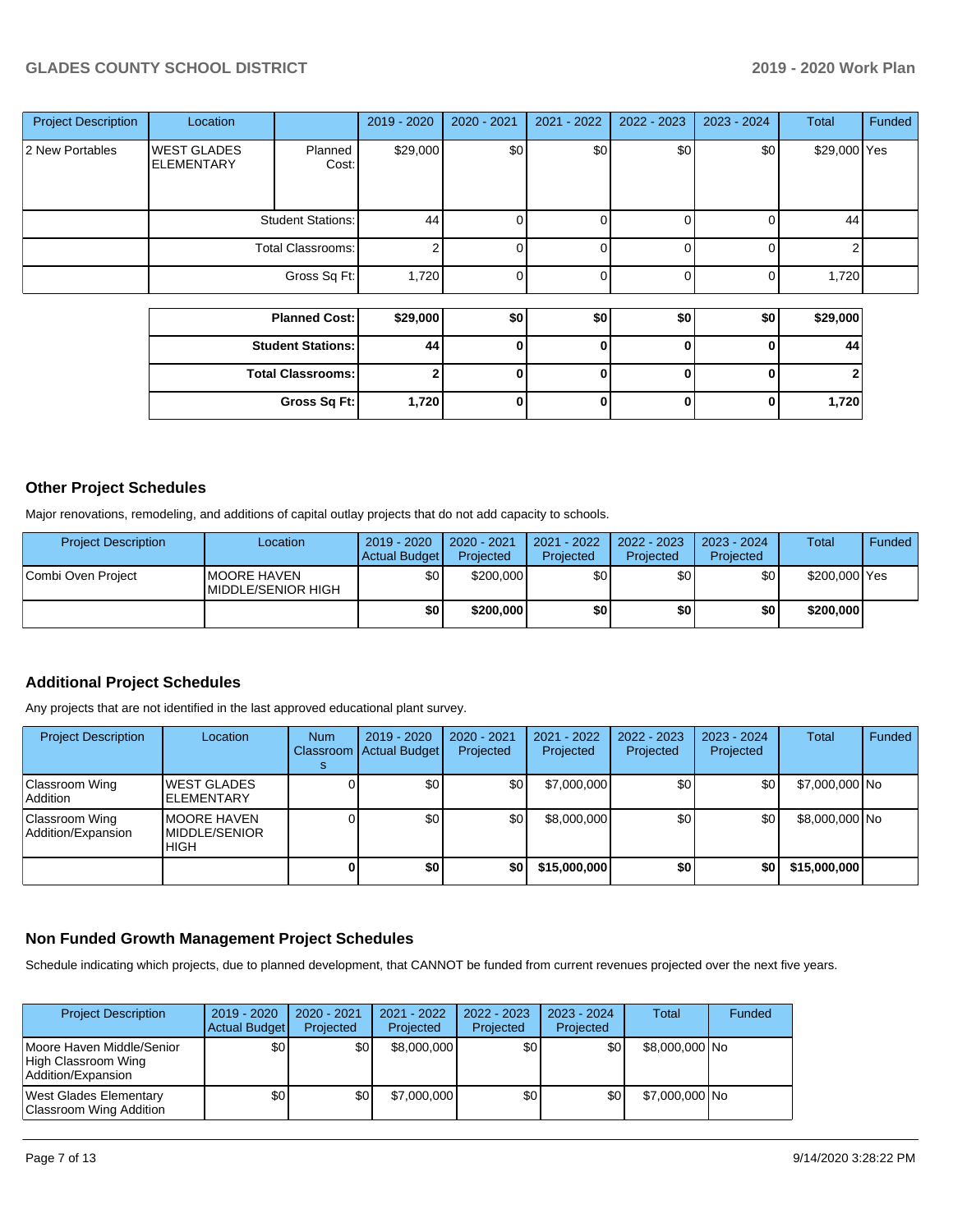|                                                       | \$0 | \$0 I | \$44,500,000 | \$0 | \$0              | \$44,500,000    |  |
|-------------------------------------------------------|-----|-------|--------------|-----|------------------|-----------------|--|
| Replace Moore Haven<br>Elementary School              | \$0 | \$0 I | \$25,000,000 | \$0 | \$0 <sub>1</sub> | \$25,000,000 No |  |
| <b>Expand District Office</b>                         | \$0 | ا 30  | \$3,000,000  | \$0 | \$0 <sub>1</sub> | \$3,000,000 No  |  |
| Moore Haven Middle High<br>School Cafeteria Expansion | \$0 | ا80   | \$1,500,000  | \$0 | \$0 <sub>1</sub> | \$1,500,000 No  |  |

# **Tracking**

## **Capacity Tracking**

| Location                                   | $2019 -$<br>2020 Satis.<br>Stu. Sta. | Actual<br>$2019 -$<br>2020 FISH<br><b>Capacity</b> | Actual<br>$2018 -$<br>2019<br><b>COFTE</b> | # Class<br>Rooms | Actual<br>Average<br>$2019 -$<br>2020 Class<br><b>Size</b> | Actual<br>$2019 -$<br>2020<br><b>Utilization</b> | <b>New</b><br>Stu.<br><b>Capacity</b> | <b>New</b><br>Rooms to<br>be<br>Added/Re<br>moved | Projected<br>$2023 -$<br>2024<br><b>COFTE</b> | Projected<br>$2023 -$<br>2024<br><b>Utilization</b> | Projected<br>$2023 -$<br>2024 Class<br><b>Size</b> |
|--------------------------------------------|--------------------------------------|----------------------------------------------------|--------------------------------------------|------------------|------------------------------------------------------------|--------------------------------------------------|---------------------------------------|---------------------------------------------------|-----------------------------------------------|-----------------------------------------------------|----------------------------------------------------|
| <b>IMOORE HAVEN</b><br>IMIDDLE/SENIOR HIGH | 736                                  | 662                                                | 486                                        | 37               | 13                                                         | 73.00 %                                          |                                       | $\Omega$                                          | 510                                           | 77.00 %                                             | 14                                                 |
| IMOORE HAVEN<br><b>IELEMENTARY</b>         | 631                                  | 631                                                | 354                                        | 34               | 10                                                         | 56.00 %                                          |                                       | $\Omega$                                          | 410                                           | 65.00 %                                             | 12                                                 |
| <b>BOOKER T</b><br>IWASHINGTON             |                                      | 0                                                  |                                            | $\Omega$         | $\Omega$                                                   | 0.00%                                            |                                       | $\Omega$                                          | 0                                             | 0.00%                                               | 0                                                  |
| <b>IWEST GLADES</b><br><b>IELEMENTARY</b>  | 787                                  | 708                                                | 598                                        | 37               | 16                                                         | 84.00 %                                          | 44                                    |                                                   | 582                                           | 77.00 %                                             | 15                                                 |
|                                            | 2,154                                | 2,001                                              | 1,438                                      | 108              | 13                                                         | 71.85%                                           | 44                                    |                                                   | 1,502                                         | 73.45 %                                             | 14                                                 |

The COFTE Projected Total (1,502) for 2023 - 2024 must match the Official Forecasted COFTE Total (1,503 ) for 2023 - 2024 before this section can be completed. In the event that the COFTE Projected Total does not match the Official forecasted COFTE, then the Balanced Projected COFTE Table should be used to balance COFTE.

| Projected COFTE for 2023 - 2024 |       |  |  |  |  |  |
|---------------------------------|-------|--|--|--|--|--|
| Elementary (PK-3)               | 473   |  |  |  |  |  |
| Middle (4-8)                    | 656   |  |  |  |  |  |
| High (9-12)                     | 373   |  |  |  |  |  |
|                                 | 1,503 |  |  |  |  |  |

| <b>Grade Level Type</b> | <b>Balanced Projected</b><br>COFTE for 2023 - 2024 |
|-------------------------|----------------------------------------------------|
| Elementary (PK-3)       |                                                    |
| Middle (4-8)            |                                                    |
| High (9-12)             |                                                    |
|                         | 1,502                                              |

## **Relocatable Replacement**

Number of relocatable classrooms clearly identified and scheduled for replacement in the school board adopted financially feasible 5-year district work program.

| Location                        |  | 2019 - 2020   2020 - 2021   2021 - 2022   2022 - 2023   2023 - 2024 | Year 5 Total |
|---------------------------------|--|---------------------------------------------------------------------|--------------|
| <b>WEST GLADES ELEMENTARY</b>   |  |                                                                     | 6            |
| Total Relocatable Replacements: |  |                                                                     | 6            |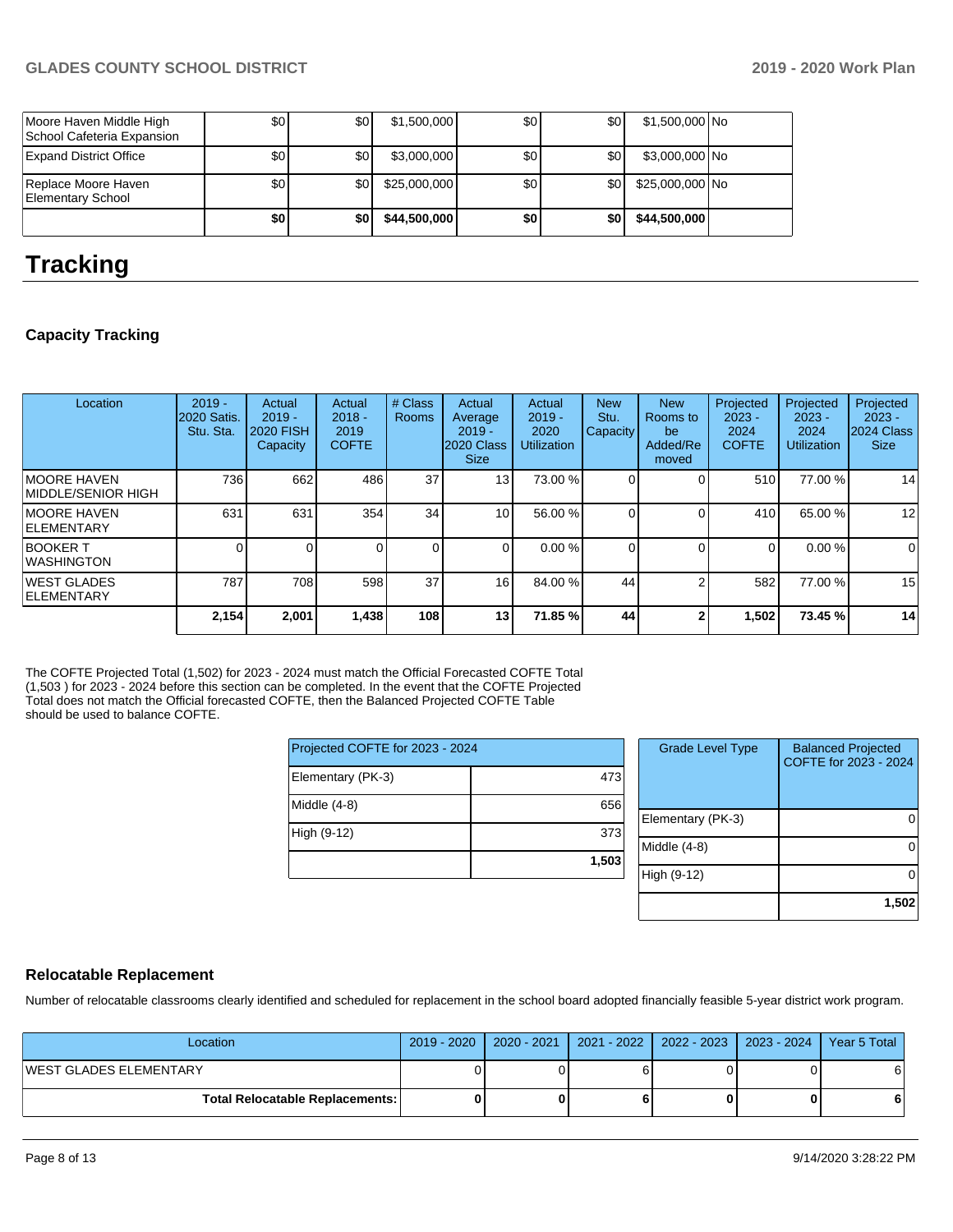## **Charter Schools Tracking**

Information regarding the use of charter schools.

Nothing reported for this section.

## **Special Purpose Classrooms Tracking**

The number of classrooms that will be used for certain special purposes in the current year, by facility and type of classroom, that the district will, 1), not use for educational purposes, and 2), the co-teaching classrooms that are not open plan classrooms and will be used for educational purposes.

| School                               | <b>School Type</b>                   | # of Elementary<br>K-3 Classrooms | # of Middle 4-8<br><b>Classrooms</b> | # of High $9-12$<br><b>Classrooms</b> | # of $ESE$<br><b>Classrooms</b> | # of Combo<br><b>Classrooms</b> | Total<br><b>Classrooms</b> |
|--------------------------------------|--------------------------------------|-----------------------------------|--------------------------------------|---------------------------------------|---------------------------------|---------------------------------|----------------------------|
|                                      | <b>Total Educational Classrooms:</b> |                                   |                                      |                                       |                                 |                                 | 0                          |
| School                               | <b>School Type</b>                   | # of Elementary<br>K-3 Classrooms | $#$ of Middle 4-8<br>Classrooms      | # of High $9-12$<br><b>Classrooms</b> | # of $ESE$<br>Classrooms        | # of Combo<br>Classrooms        | Total<br><b>Classrooms</b> |
| <b>Total Co-Teaching Classrooms:</b> |                                      |                                   |                                      |                                       |                                 | 0                               |                            |

## **Infrastructure Tracking**

**Necessary offsite infrastructure requirements resulting from expansions or new schools. This section should include infrastructure information related to capacity project schedules and other project schedules (Section 4).** 

Not Specified

**Proposed location of planned facilities, whether those locations are consistent with the comprehensive plans of all affected local governments, and recommendations for infrastructure and other improvements to land adjacent to existing facilities. Provisions of 1013.33(12), (13) and (14) and 1013.36** must be addressed for new facilities planned within the 1st three years of the plan (Section 5).

Not Specified

**Consistent with Comp Plan?** No

## **Net New Classrooms**

The number of classrooms, by grade level and type of construction, that were added during the last fiscal year.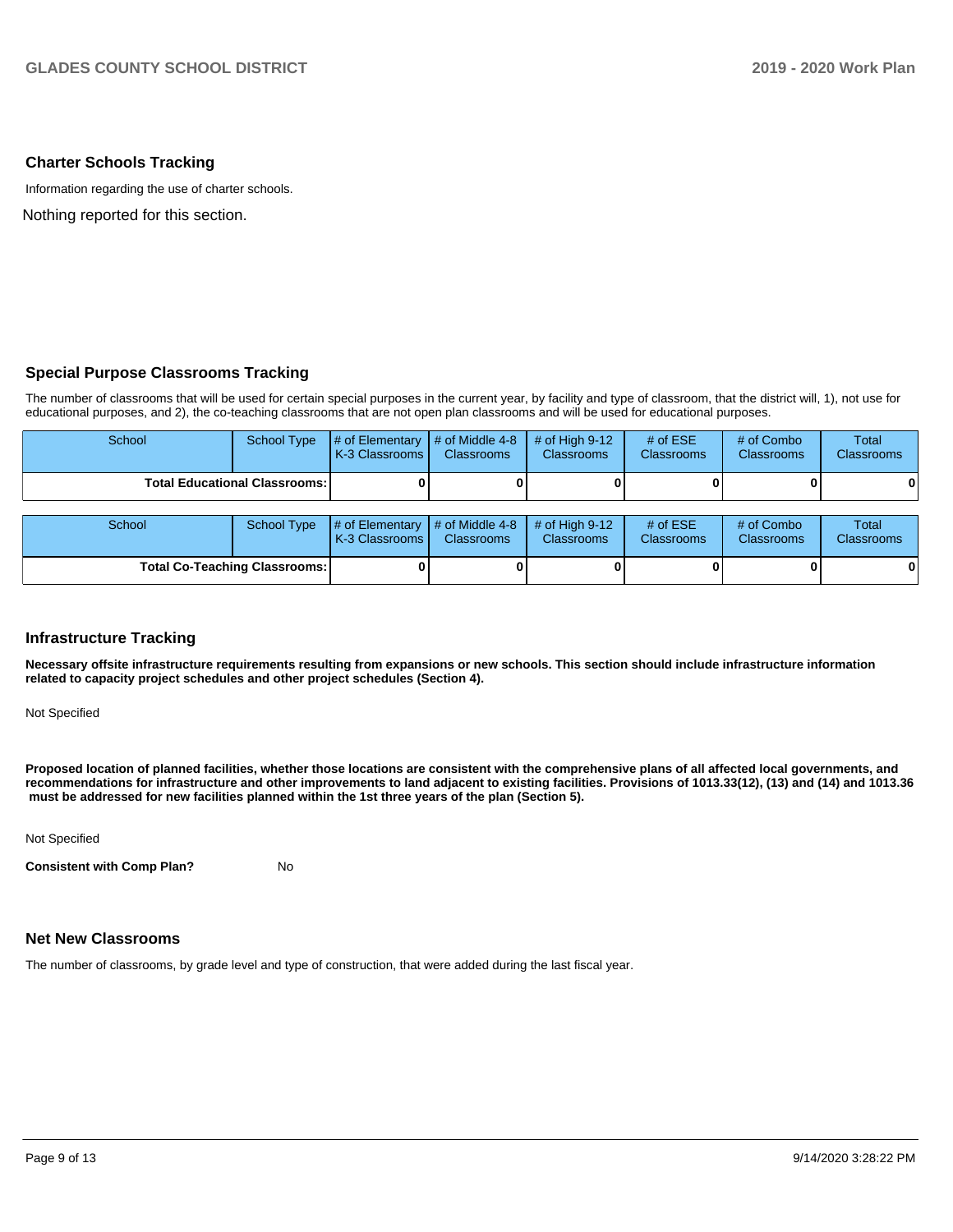| List the net new classrooms added in the 2018 - 2019 fiscal year.                                                                                       |                              |                            |                                |                        | List the net new classrooms to be added in the 2019 - 2020 fiscal<br>year.                                  |  |  |    |  |
|---------------------------------------------------------------------------------------------------------------------------------------------------------|------------------------------|----------------------------|--------------------------------|------------------------|-------------------------------------------------------------------------------------------------------------|--|--|----|--|
| 'Classrooms" is defined as capacity carrying classrooms that are added to increase<br>capacity to enable the district to meet the Class Size Amendment. |                              |                            |                                |                        | Totals for fiscal year 2019 - 2020 should match totals in Section 15A.                                      |  |  |    |  |
| Location                                                                                                                                                | $2018 - 2019$ #<br>Permanent | $2018 - 2019$ #<br>Modular | $2018 - 2019$ #<br>Relocatable | $2018 - 2019$<br>Total | $2019 - 2020$ #<br>$2019 - 2020$ #<br>2019 - 2020 #<br>$2019 - 2020$<br>Relocatable<br>Modular<br>Permanent |  |  |    |  |
| Elementary (PK-3)                                                                                                                                       |                              |                            |                                |                        |                                                                                                             |  |  |    |  |
| Middle (4-8)                                                                                                                                            |                              |                            |                                |                        |                                                                                                             |  |  |    |  |
| High (9-12)                                                                                                                                             |                              |                            |                                |                        |                                                                                                             |  |  | ΩI |  |
|                                                                                                                                                         |                              |                            |                                |                        |                                                                                                             |  |  |    |  |

## **Relocatable Student Stations**

Number of students that will be educated in relocatable units, by school, in the current year, and the projected number of students for each of the years in the workplan.

| <b>Site</b>                            | 2019 - 2020 | 2020 - 2021 | $2021 - 2022$ | 2022 - 2023 | 2023 - 2024 | 5 Year Average |
|----------------------------------------|-------------|-------------|---------------|-------------|-------------|----------------|
| <b>IWEST GLADES ELEMENTARY</b>         | 88          |             |               |             |             | 18             |
| <b>BOOKER T WASHINGTON</b>             |             |             |               |             |             |                |
| <b>IMOORE HAVEN MIDDLE/SENIOR HIGH</b> |             |             |               |             |             |                |
| <b>IMOORE HAVEN ELEMENTARY</b>         |             |             |               |             |             |                |

| Totals for GLADES COUNTY SCHOOL DISTRICT          |        |       |       |       |       |       |
|---------------------------------------------------|--------|-------|-------|-------|-------|-------|
| Total students in relocatables by year.           | 88     |       |       |       |       | 18    |
| Total number of COFTE students projected by year. | 1.4541 | 1.473 | 1.492 | 1.487 | 1,503 | 1.482 |
| Percent in relocatables by year.                  | 6 %    | 0%    | 0 % I | 0%    | 0%    | 1 %   |

## **Leased Facilities Tracking**

Exising leased facilities and plans for the acquisition of leased facilities, including the number of classrooms and student stations, as reported in the educational plant survey, that are planned in that location at the end of the five year workplan.

| Location                        | # of Leased<br>Classrooms 2019 -<br>2020 | <b>FISH Student</b><br><b>Stations</b> | Owner | # of Leased<br>Classrooms 2023 -<br>2024 | <b>FISH Student</b><br><b>Stations</b> |
|---------------------------------|------------------------------------------|----------------------------------------|-------|------------------------------------------|----------------------------------------|
| IMOORE HAVEN MIDDLE/SENIOR HIGH |                                          |                                        |       |                                          |                                        |
| <b>IMOORE HAVEN ELEMENTARY</b>  |                                          |                                        |       |                                          |                                        |
| BOOKER T WASHINGTON             |                                          |                                        |       |                                          |                                        |
| <b>WEST GLADES ELEMENTARY</b>   |                                          |                                        |       |                                          |                                        |
|                                 |                                          |                                        |       |                                          |                                        |

## **Failed Standard Relocatable Tracking**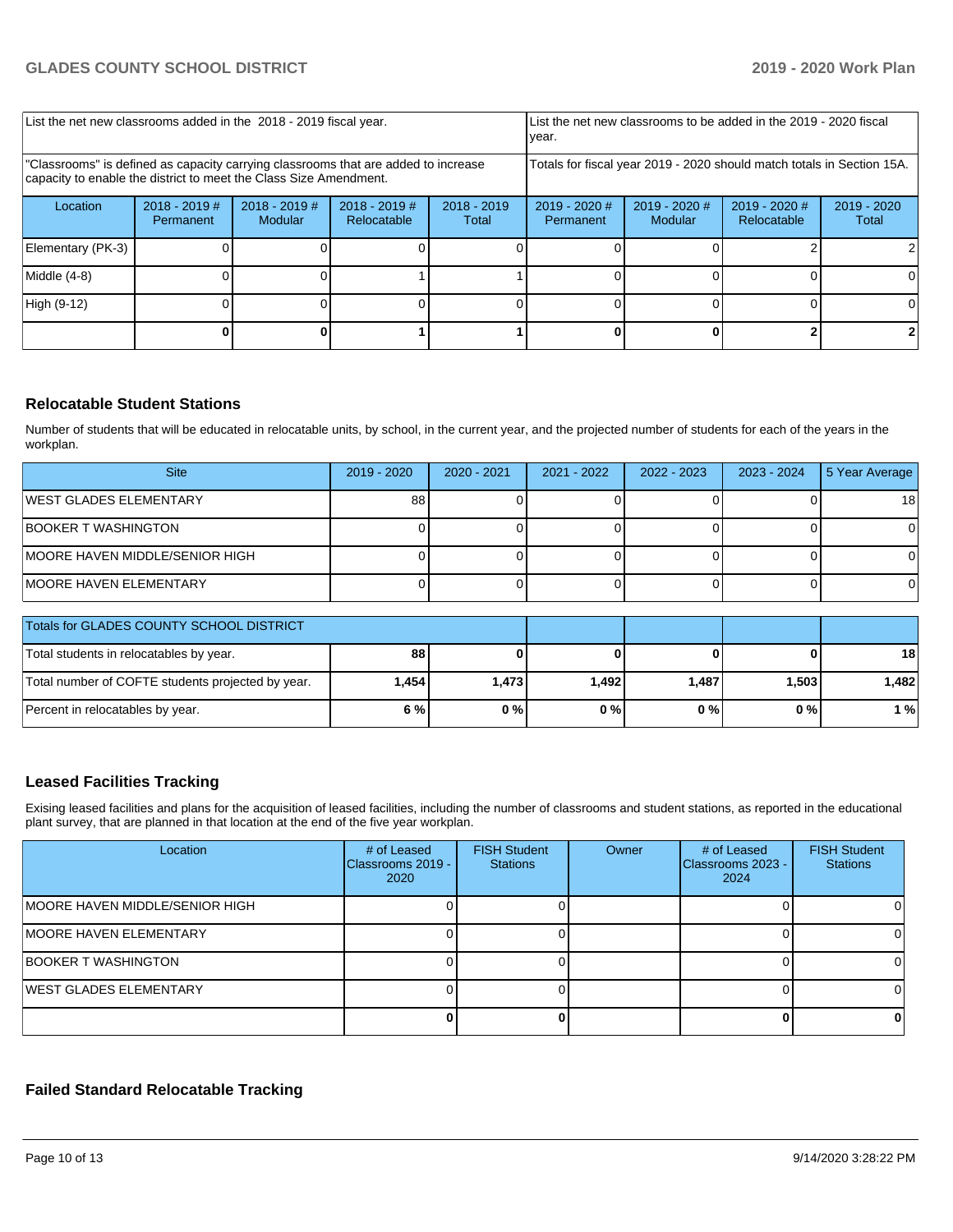Relocatable units currently reported by school, from FISH, and the number of relocatable units identified as 'Failed Standards'.

Nothing reported for this section.

# **Planning**

#### **Class Size Reduction Planning**

**Plans approved by the school board that reduce the need for permanent student stations such as acceptable school capacity levels, redistricting, busing, year-round schools, charter schools, magnet schools, public-private partnerships, multitrack scheduling, grade level organization, block scheduling, or other alternatives.**

Currently the district does not plan to reduce the need for permanent student stations over the next five years.

## **School Closure Planning**

**Plans for the closure of any school, including plans for disposition of the facility or usage of facility space, and anticipated revenues.** 

None expected

## **Long Range Planning**

#### **Ten-Year Maintenance**

District projects and locations regarding the projected need for major renovation, repair, and maintenance projects within the district in years 6-10 beyond the projects plans detailed in the five years covered by the work plan.

Nothing reported for this section.

## **Ten-Year Capacity**

Schedule of capital outlay projects projected to ensure the availability of satisfactory student stations for the projected student enrollment in K-12 programs for the future 5 years beyond the 5-year district facilities work program.

Nothing reported for this section.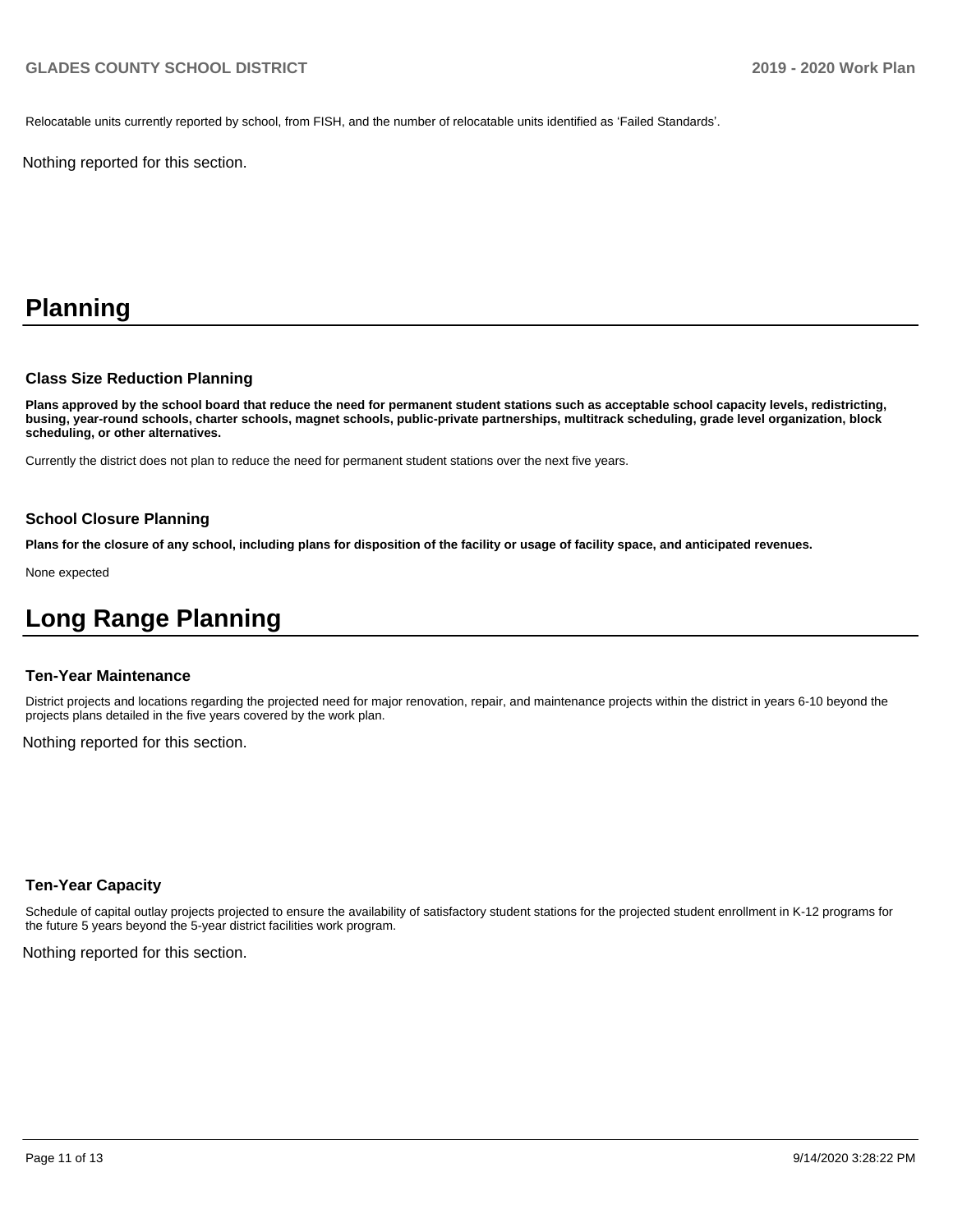## **Ten-Year Planned Utilization**

Schedule of planned capital outlay projects identifying the standard grade groupings, capacities, and planned utilization rates of future educational facilities of the district for both permanent and relocatable facilities.

| <b>Grade Level Projections</b>   | <b>FISH</b><br><b>Student</b><br><b>Stations</b> | Actual 2018 -<br><b>2019 FISH</b><br>Capacity | Actual<br>$2018 -$<br>2019<br><b>COFTE</b> | Actual 2018 - 2019<br><b>Utilization</b> | Actual 2019 - 2020 / 2028 - 2029 new<br>Student Capacity to be added/removed | Projected 2028<br>2029 COFTE | Projected 2028 -<br>2029 Utilization |
|----------------------------------|--------------------------------------------------|-----------------------------------------------|--------------------------------------------|------------------------------------------|------------------------------------------------------------------------------|------------------------------|--------------------------------------|
| Elementary - District<br>lTotals | 631                                              | 631                                           | 353.88                                     | 56.10 %                                  |                                                                              |                              | 0.00 %                               |
| Middle - District Totals         | 1,523                                            | 1,370                                         | .083.80                                    | 79.12 %                                  |                                                                              |                              | 0.00 %                               |
| High - District Totals           |                                                  |                                               | 0.00                                       | 0.00%                                    |                                                                              |                              | 0.00 %                               |
| Other - ESE, etc                 |                                                  |                                               | 0.00                                       | 0.00%                                    |                                                                              |                              | 0.00 %                               |
|                                  | 2,154                                            | 2,001                                         | 437.68,                                    | 71.85 %                                  |                                                                              |                              | 0.00%                                |

**Combination schools are included with the middle schools for student stations, capacity, COFTE and utilization purposes because these facilities all have a 90% utilization factor. Use this space to explain or define the grade groupings for combination schools.** 

No comments to report.

### **Ten-Year Infrastructure Planning**

**Proposed Location of Planned New, Remodeled, or New Additions to Facilities in 06 thru 10 out years (Section 28).**

Nothing reported for this section.

Plans for closure of any school, including plans for disposition of the facility or usage of facility space, and anticipated revenues in the 06 thru 10 out **years (Section 29).**

Nothing reported for this section.

## **Twenty-Year Maintenance**

District projects and locations regarding the projected need for major renovation, repair, and maintenance projects within the district in years 11-20 beyond the projects plans detailed in the five years covered by the work plan.

Nothing reported for this section.

## **Twenty-Year Capacity**

Schedule of capital outlay projects projected to ensure the availability of satisfactory student stations for the projected student enrollment in K-12 programs for the future 11-20 years beyond the 5-year district facilities work program.

Nothing reported for this section.